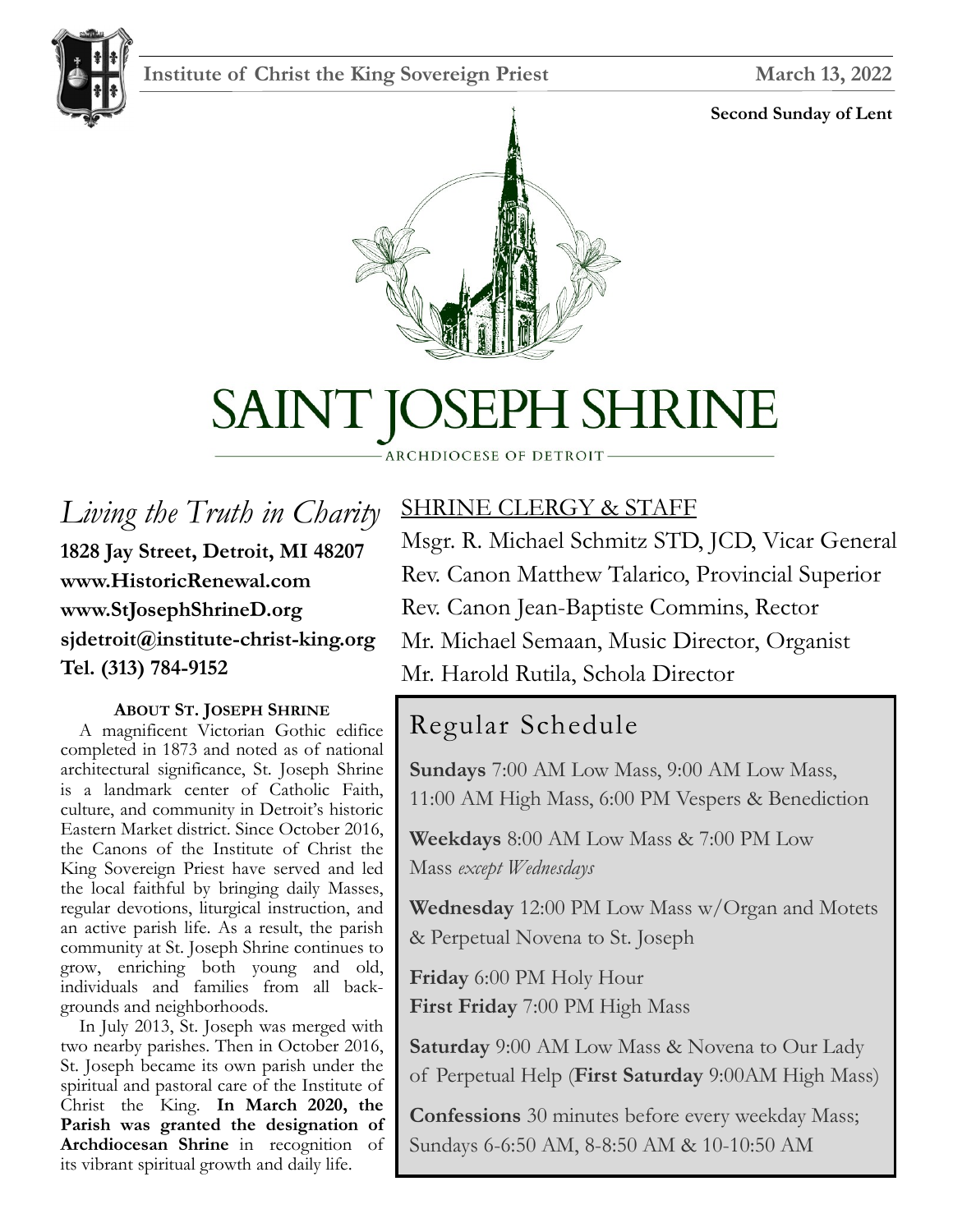## *Liturgical Calendar*

**Sunday, March 13, Second Sunday of Lent,** *Novena*

7AM Low Mass **† Germaine Dorr ,** *requested by Christine Gray* 9AM Low Mass **Rutila family,** *requested by Abigail Rutila*  11AM High Mass **Pro Populo** 6PM Solemn Vespers & Benediction

**Monday, March 14, Feria, Monday in the Second Week of Lent,** *Novena* 8AM Low Mass **Canon Jonathan Fehrenbacher,** *requested by Kathy Kühn* 7PM Low Mass **David & Salome King,** *requested by Jerome King*

**Tuesday, March 15, Feria, Tuesday in the Second Week of Lent,** *Novena* 8AM Low Mass **Aguilera family,** *requested by Helen Aguilera-Huxley* 7PM Low Mass **Gina Maria Vitale,** *requested by Maria Vitale*

**Wednesday, March 16, Feria, Wednesday in the Second Week of Lent,** *Novena* 12PM Low Mass & Novena Devotions **St. Joseph Confraternity**

**Thursday, March 17, Feria, Thursday in the Second Week of Lent,** *Novena* 8AM Low Mass **Archbishop Allen Vigneron,** *requested by Sonia Lopez* **6PM Holy Hour**, 7PM Low Mass **Brian Scruggs,** *requested by Mary Riley*

**Friday, March 18, Feria, Friday in Second Week of Lent,** *Novena* 8AM Low Mass **Tyler Marwin,** *requested by Beth Ledford* **6PM Stations of the Cross**, 7PM Low Mass **Rebekah Wojtysiak**

**SATURDAY, MARCH 19, SAINT JOSEPH,** *SPOUSE OF THE BVM* 9AM Low Mass w/ organ **† Jozef Petros,** *requested by Mark Tamisea* 12 Noon Solemn High Mass **Pro Populo**

#### **Sunday, March 20, Third Sunday of Lent**

7AM Low Mass **† Balsem Aziz,** *requested by Jesús Ridley* 9AM Low Mass **Canon Jean-Baptiste Commins,** *requested by Anna Popovic* 11AM High Mass **Pro Populo**

6PM Solemn Vespers & Benediction

#### FROM OUR PASTOR, REV. CANON COMMINS

#### *My dear flock,*

One week before our well renowned and always successful Saint Joseph Day! Please continue to be united in prayers during this important Novena in preparation for the great feast of St Joseph on March 19th. His Grace, Archbishop Vigneron will attend the solemn Office of Vespers and your presence will be a filial act of gratitude for his support and pastoral care. Please continue to invite family and friends to this most needed day of prayer as we continue to pray St Joseph Protector of the Church and Terror of demons. *Ite ad Joseph!*

#### **<sup>S</sup> <sup>e</sup> rv er <sup>S</sup> <sup>c</sup> he du le**

**Saturday, March 19, St. Joseph 9AM Low Mass w/ organ** *candidates* **12 Noon Solemn High Mass** MC: Patrick Ohotnicky Thur: Oliver Smith AC1: John Chisholm

AC2: John Simonson Crucifer: Gabriel Ang **Procession with relic**

**Sunday, March 20, Third of Lent 7AM Low Mass -** *candidates* **9AM Low Mass** AC1: Maximillian Skinner AC2: Patrick Skinner **11AM High Mass** MC: John Simonson Thur: Juan Pablo Delgado AC1: Gabriel Ang AC2: Tommy Shaw Crucifer: Isaac Smith

#### **Usher Schedule**

**Sunday, March 20, Third of Lent 7AM Low Mass –** *Laabs & Kyle Gregory* **9AM Low Mass** - Eric Restuccia - Brian Carey - John Howting - Paul Ferrini - Don Sadowski **11AM High Mass** - Ismael Lebron - Anthony Allen - Anthony Russo - Ehab Yasi - Jacob Kobus **Save the date:**

**St. Joseph Day of Prayer Saturday, March 19 Buy your tickets for our Italian Dinner today after Mass!**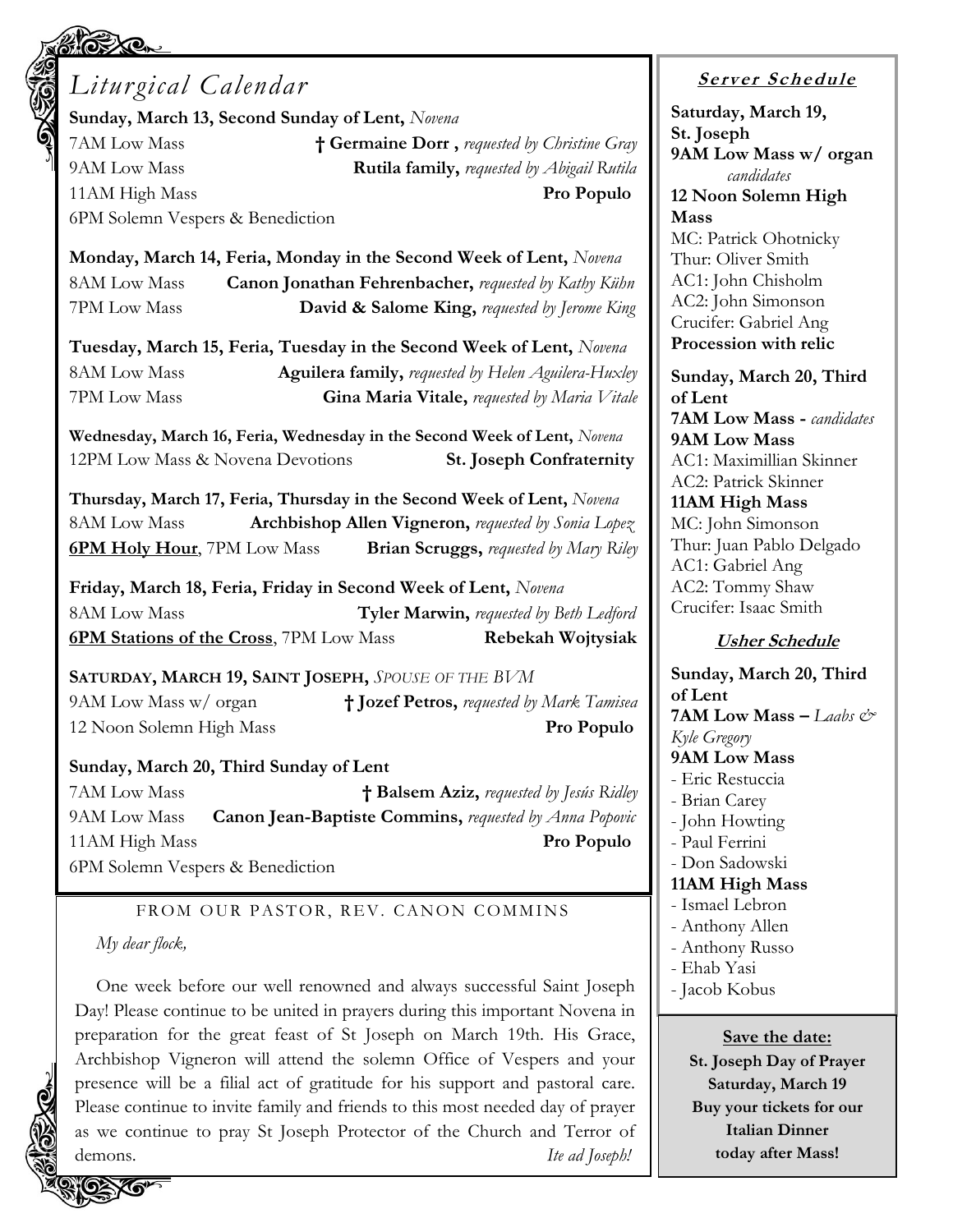#### **Consecration of the Institute to St. Joseph**

On Saturday, March 19, Feast of Saint Joseph, Monsignor Gilles Wach, the Prior General of the Institute will make the solemn consecration of the Institute's worldwide spiritual family and works to St. Joseph, the Patron of the Universal Church. Everyone is welcome to join in the Consecration prayer and devotions in honor of St. Joseph which will follow Holy Mass on March 19.

#### **MASS INTENTIONS AT THE SHRINE**

Since St. Joseph was designated a Shrine in March of 2020, and **due to our continued growth**, the number of Mass intentions that we received has increased enormously. While it is good to see such growth, Mass Intentions Book is full until June, 2022. In order to be fair to every one, please consider the following:

- 1. Please enroll your intention in our St. Joseph Confraternity. For a \$50 donation per enrollee, they will get 52 Masses a year: every Wednesday at Noon from 3/19/22 to 3/19/23.
- **2. Otherwise, please request 2 Public Mass Intentions a year.**

## **Saturday, March 19, ST. JOSEPH DAY OF PRAYER**

| Full schedule of prayer and liturgy:                 |
|------------------------------------------------------|
| 7:00 AM   Lauds followed by Confessions              |
| 8:00 AM   Stations of the Cross                      |
| $9:00$ AM   Low Mass                                 |
| 10:00 AM   Exposition of the Blessed Sacrament       |
| 10:30 AM   Rosary & Litany of Our Lady               |
| 11:15 AM   St. Joseph Novena Prayer                  |
| 11:30 AM   Benediction of the Blessed Sacrament      |
| 11:45 AM   Blessing of St. Joseph Day Bread in front |
| of St. Joseph Altar                                  |
| 12:00 Noon   Solemn High Mass sung by St. Joseph     |
| Cappella                                             |
| 1:45 PM   Procession to Eastern Market &             |
| Veneration of the Relic of St. Joseph                |
| 2:45 PM   St. Joseph Italian Dinner                  |
| 4:30 PM   Concert in church                          |
| 5:00 PM   Solemn Vespers with Chant & Polyphony      |
| 6:30 PM   Guided tour of St. Joseph & Dessert Social |
| Ite Ad Joseph!                                       |

## **Calendar of Events**

**TODAY! March 13, Novena to St. Joseph.**  Masses at 7AM, 9AM and 11AM followed by Novena devotions. Themed homily for Novena (**Topic:** *Blessed are they that suffer persecution for the sake of justice: Virtue of Mortification*).

**ALSO on Sunday, March 13,** Confirmation Class in Rectory basement classroom after 11AM Mass.

**Monday, March 14 - Saturday, March 19,** Parish Novena to St. Joseph continues. See schedule on back page.

**Wednesday, March 16,** Teenage Catechism Class in Social Hall at 7PM.

**Friday, March 18,** NO AQUINAS NIGHT because of St. Joseph Day preparations.

**Saturday, March 19, ST. JOSEPH DAY OF PRAYER**. Full day of prayer and liturgy. See box on left for schedule.

**Sunday, March 20,** Lesson in Liturgy in Social Hall after 11AM Mass.

**Monday, March 21, St. Benedict**, Patron of the Institute, Plenary Indulgence available. Low Mass at 8AM, High Mass at 7PM. Veneration of the relic of St. Benedict after all Masses.

**Wednesday, March 23,** Children's Catechism Class in Social Hall at 7PM.

#### **SHRINE LENT DEVOTIONS**

**Every Thursday**, Public Holy Hour at 6PM followed by Mass at 7PM.

**Every Friday**, Stations of the Cross at 6PM followed by Mass at 7PM.